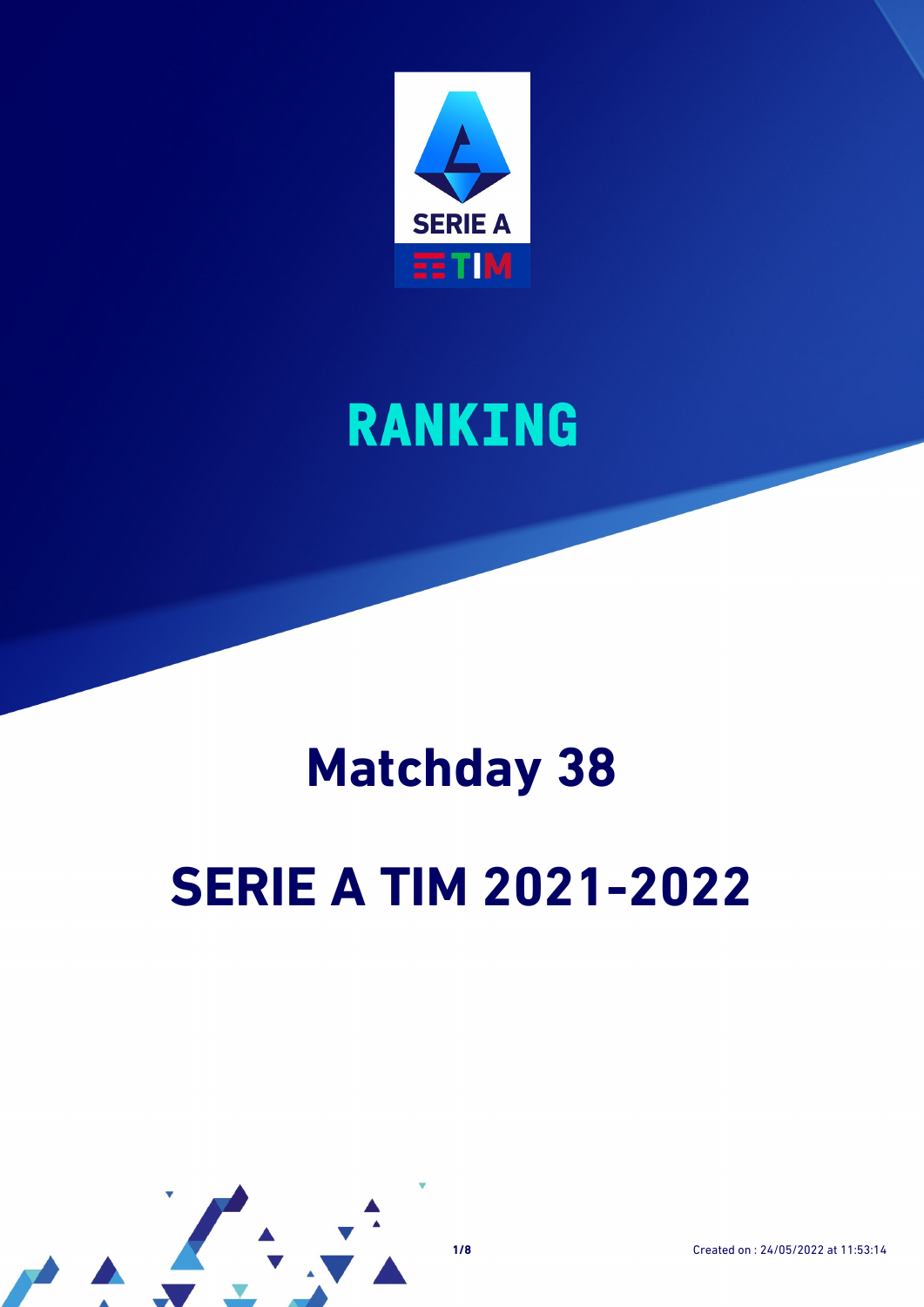



I

|                   |                          | TEAMS RANKING - TOP DISTANCE COVERED |         |
|-------------------|--------------------------|--------------------------------------|---------|
| $\vert 1 \rangle$ | 传                        | <b>EMPOLI</b>                        | 114.973 |
|                   | $2 \infty$               | <b>SALERNITANA</b>                   | 112.901 |
| $\mathbf{3}$      | \$                       | <b>CAGLIARI</b>                      | 112.236 |
| 4                 | $\delta$                 | LAZI <sub>0</sub>                    | 110.662 |
| 5 <sup>1</sup>    | C                        | <b>ATALANTA</b>                      | 110.529 |
| $\overline{6}$    | O                        | <b>VENEZIA</b>                       | 110.048 |
| 7 <sup>7</sup>    | <b>Ap</b>                | <b>HELLAS VERONA</b>                 | 109.449 |
| $\bf{8}$          |                          | <b>ROMA</b>                          | 107.396 |
| 9                 | $\odot$                  | <b>UDINESE</b>                       | 106.869 |
| 10                | ♦                        | <b>FIORENTINA</b>                    | 105.759 |
| 11                | <b>The Second Second</b> | <b>TORINO</b>                        | 105.684 |
| 12                | 零                        | <b>GENOA</b>                         | 105.506 |
| 13                | $\mathbf{R}$             | <b>BOLOGNA</b>                       | 105.445 |
| 14                | IJ                       | <b>JUVENTUS</b>                      | 104.654 |
| 15 <sub>1</sub>   | $\circledcirc$           | <b>SPEZIA</b>                        | 103.306 |
|                   |                          |                                      |         |

| 13 |                     | <b>BOLOGNA</b>   | 105.445 |
|----|---------------------|------------------|---------|
| 14 | JJ                  | <b>JUVENTUS</b>  | 104.654 |
|    | $15$ $\circledcirc$ | <b>SPEZIA</b>    | 103.306 |
|    | 16 00               | <b>INTER</b>     | 102.582 |
|    | $17 \leq$           | <b>SAMPDORIA</b> | 101.195 |
|    | $18$ $\Omega$       | <b>NAPOLI</b>    | 99.43   |
| 19 | <b>B</b>            | <b>MILAN</b>     | 98.148  |
|    | 20 高                | <b>SASSUOLO</b>  | 93.903  |

|                     |                    | TEAMS RANKING - TOP PASSES COMPLETED |           |
|---------------------|--------------------|--------------------------------------|-----------|
| $\vert$ 1           | OIO                | <b>INTER</b>                         | 92% (591) |
| $\overline{2}$      | $\bigcirc$         | <b>NAPOLI</b>                        | 90% (613) |
| 2 <sup>2</sup>      | ♦                  | <b>FIORENTINA</b>                    | 90% (599) |
| 4                   |                    | <b>SAMPDORIA</b>                     | 89% (413) |
| 5 <sub>1</sub>      | BY.                | <b>SALERNITANA</b>                   | 88% (421) |
| $\boldsymbol{6}$    | C                  | <b>ATALANTA</b>                      | 86% (505) |
| $\boldsymbol{6}$    | TORING<br>Capacity | <b>TORINO</b>                        | 86% (417) |
| $\boldsymbol{6}$    | 剛                  | <b>SASSUOLO</b>                      | 86% (359) |
| $\boldsymbol{6}$    | 0                  | <b>SPEZIA</b>                        | 86% (255) |
| 10 <sub>1</sub>     | \$                 | <b>CAGLIARI</b>                      | 83% (393) |
| 10 <sub>1</sub>     | $\bigcirc$         | <b>MILAN</b>                         | 83% (296) |
| 12                  | $\odot$            | <b>UDINESE</b>                       | 82% (367) |
| 12 <sub>2</sub>     |                    | <b>JUVENTUS</b>                      | 82% (289) |
| $14 -$              |                    | <b>ROMA</b>                          | 80% (275) |
| $15 \text{h}$       |                    | <b>LAZIO</b>                         | 79% (326) |
| 15 <sub>1</sub>     | (草)                | <b>EMPOLI</b>                        | 79% (291) |
| $17$ $\circledcirc$ |                    | <b>VENEZIA</b>                       | 74% (281) |
|                     | $17 - \bullet$     | <b>HELLAS VERONA</b>                 | 74% (252) |
| 19 图                |                    | <b>GENOA</b>                         | 73% (277) |
| 19                  | 6                  | <b>BOLOGNA</b>                       | 73% (270) |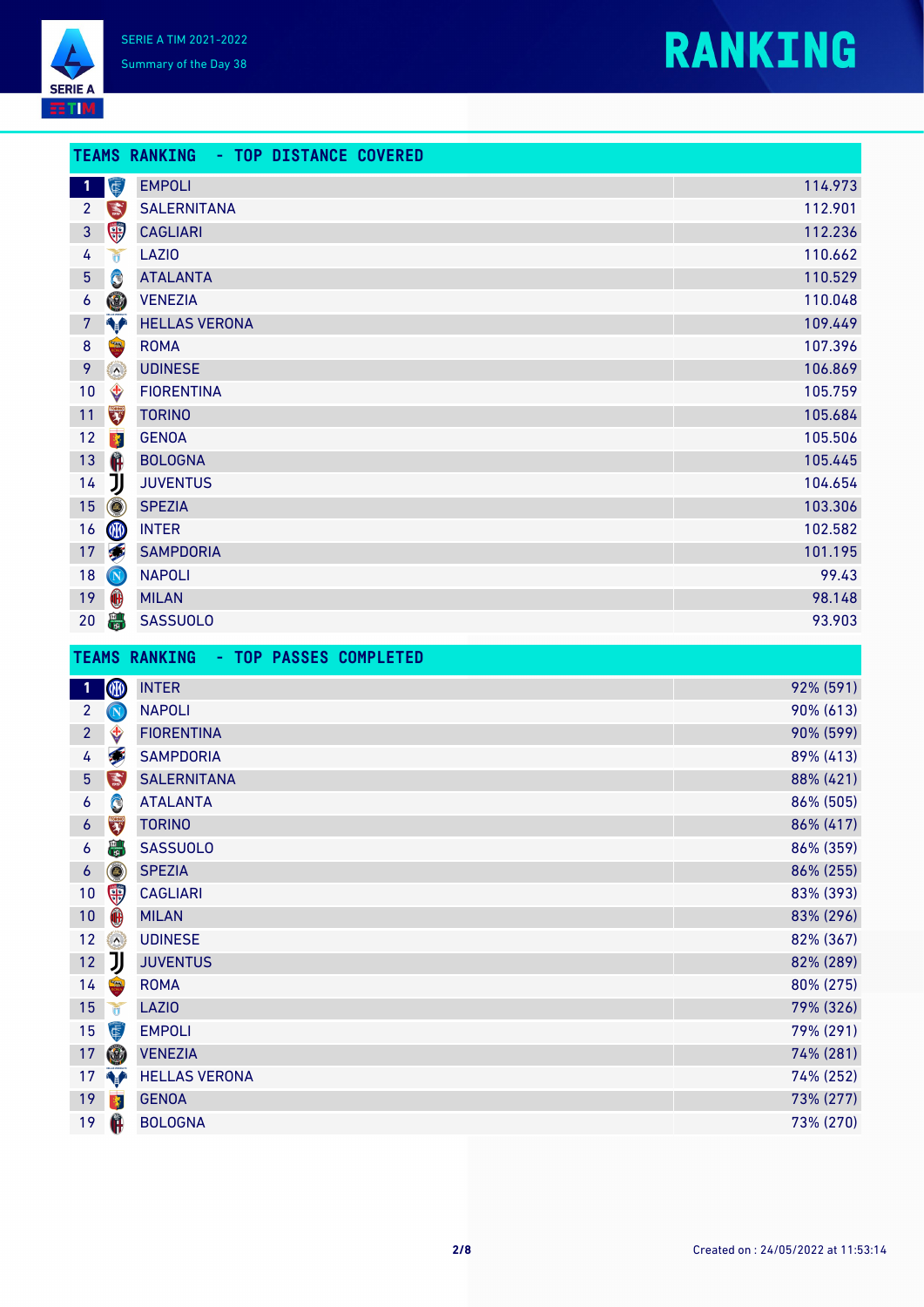



|                 |                                                 | TEAMS RANKING - TOP KEY PASSES      |                  |
|-----------------|-------------------------------------------------|-------------------------------------|------------------|
| $\mathbf{1}$    | C                                               | <b>ATALANTA</b>                     | 35               |
| $\overline{2}$  | \$                                              | <b>CAGLIARI</b>                     | 26               |
| $\mathbf{3}$    | $\sum_{n=0}^{\infty}$                           | <b>SALERNITANA</b>                  | 20               |
| 4               | <b>OIO</b>                                      | <b>INTER</b>                        | 17               |
| $5\phantom{.0}$ | $\mathfrak{h}$                                  | <b>LAZIO</b>                        | 13               |
| $\overline{5}$  | $\textcolor{red}{\textcolor{blue}{\textbf{0}}}$ | <b>MILAN</b>                        | 13               |
| $5\phantom{.0}$ | $\circledcirc$                                  | <b>SPEZIA</b>                       | 13               |
| 8               | $\odot$                                         | <b>UDINESE</b>                      | 12               |
| 9               | 零                                               | <b>GENOA</b>                        | 11               |
| 9               | 曾                                               | <b>SASSUOLO</b>                     | 11               |
| 11              | TORINO                                          | <b>TORINO</b>                       | 10               |
| 12              | ♦                                               | <b>FIORENTINA</b>                   | 9                |
| 13              | <b>Expertise</b>                                | <b>ROMA</b>                         | 8                |
|                 | $13 \bullet$                                    | <b>SAMPDORIA</b>                    | 8                |
| 15              | 6                                               | <b>BOLOGNA</b>                      | $\overline{7}$   |
| 16              | $\circledR$                                     | <b>NAPOLI</b>                       | $\boldsymbol{6}$ |
| 16              | $\circledcirc$                                  | <b>VENEZIA</b>                      | $\boldsymbol{6}$ |
| 18              | (E)                                             | <b>EMPOLI</b>                       | 3                |
|                 | $19$ $\uparrow$                                 | <b>HELLAS VERONA</b>                | 1                |
| 19              | IJ                                              | <b>JUVENTUS</b>                     | 1                |
|                 |                                                 | TEAMS RANKING - TOP SCORING CHANCES |                  |
| $\mathbf{1}$    | C                                               | <b>ATALANTA</b>                     | 35               |
| $\overline{2}$  | \$                                              | <b>CAGLIARI</b>                     | 26               |
| $\overline{3}$  | $\mathbb{E}$                                    | <b>SALERNITANA</b>                  | 20               |

| $\mathbf{3}$    | $\sum_{n=1}^{\infty}$                                             | <b>SALERNITANA</b> | 20               |
|-----------------|-------------------------------------------------------------------|--------------------|------------------|
| 4               | W                                                                 | <b>INTER</b>       | 19               |
| $\overline{5}$  | $\textcolor{red}{\textcolor{blue}{\textcolor{blue}{\textbf{0}}}}$ | <b>MILAN</b>       | 15               |
| $\overline{5}$  | $\odot$                                                           | <b>UDINESE</b>     | 15               |
| $\overline{7}$  | ď                                                                 | <b>LAZIO</b>       | 14               |
| $\bf 8$         | 0                                                                 | <b>SPEZIA</b>      | 13               |
| 9               | 搴                                                                 | <b>GENOA</b>       | 11               |
| $\overline{9}$  | 簡                                                                 | <b>SASSUOLO</b>    | 11               |
| 11              | ♦                                                                 | <b>FIORENTINA</b>  | 10               |
| 11              | <b>TORINO</b>                                                     | <b>TORINO</b>      | 10               |
| 13              | <b>SERV</b>                                                       | <b>ROMA</b>        | 9                |
| 14              | $\bigcirc$                                                        | <b>NAPOLI</b>      | 8                |
| 14              |                                                                   | <b>SAMPDORIA</b>   | $\overline{8}$   |
| 16              | 6                                                                 | <b>BOLOGNA</b>     | $\overline{7}$   |
| 17 <sub>2</sub> | O                                                                 | <b>VENEZIA</b>     | $\boldsymbol{6}$ |
| 18              | (草)                                                               | <b>EMPOLI</b>      | 4                |
| 18              |                                                                   | HELLAS VERONA      | 4                |
| $20\,$          | IJ                                                                | <b>JUVENTUS</b>    | 1                |
|                 |                                                                   |                    |                  |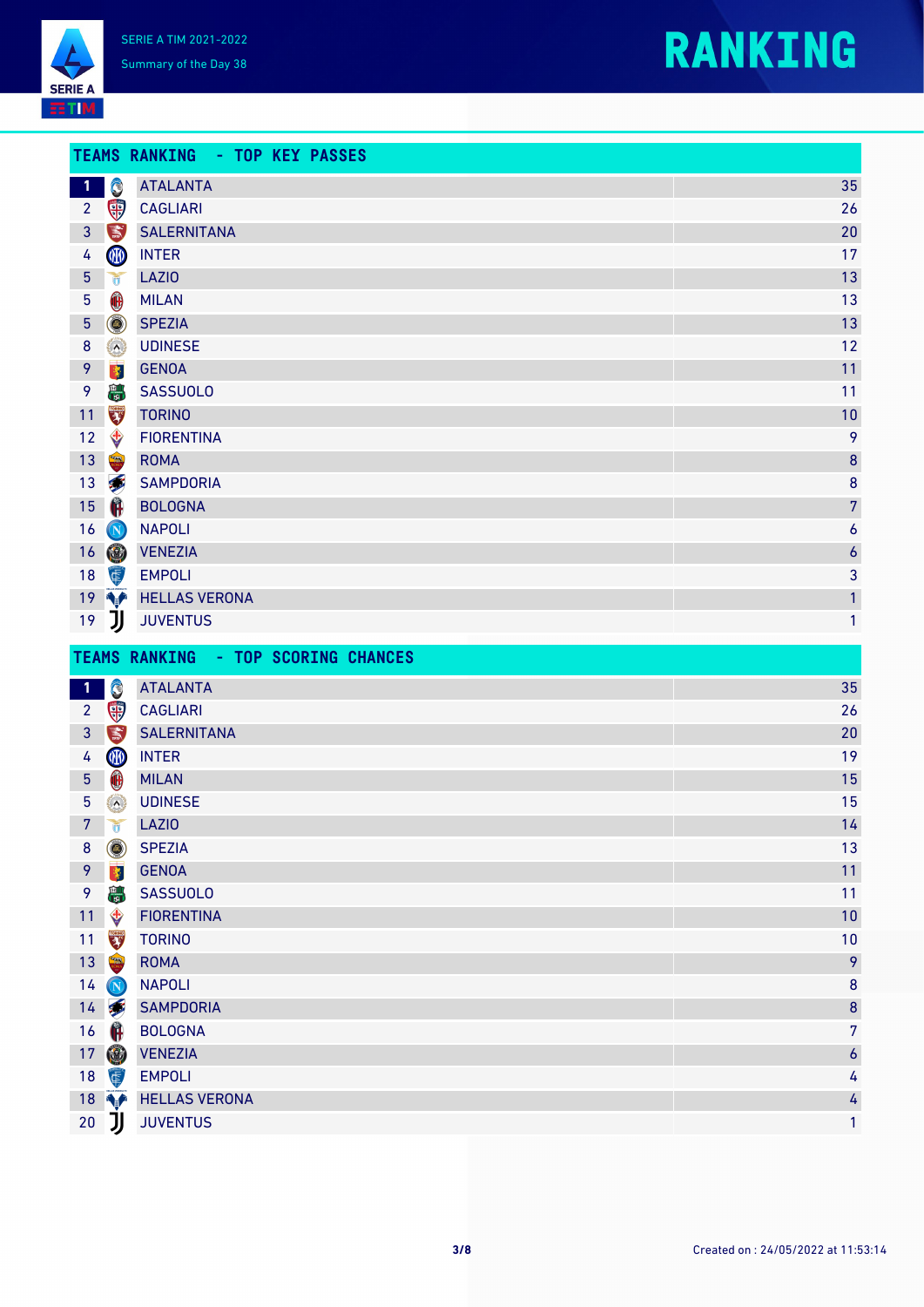



|                  |                                                 | TEAMS RANKING - TOP DRIBBLING |                  |
|------------------|-------------------------------------------------|-------------------------------|------------------|
| $\vert$ 1        | $\textcolor{red}{\textcolor{blue}{\textbf{0}}}$ | <b>MILAN</b>                  | 13               |
|                  | $\odot$                                         | <b>UDINESE</b>                | 13               |
| $\mathbf{3}$     | ♦                                               | <b>FIORENTINA</b>             | 11               |
| $\mathbf{3}$     | $\circledcirc$                                  | <b>SPEZIA</b>                 | 11               |
| $\sqrt{5}$       | IJ                                              | <b>JUVENTUS</b>               | 10               |
| $\boldsymbol{6}$ | \$                                              | <b>CAGLIARI</b>               | 9                |
| $\boldsymbol{6}$ | 高                                               | <b>SALERNITANA</b>            | 9                |
| $\bf 8$          | C                                               | <b>ATALANTA</b>               | 8                |
| 8 <sup>°</sup>   | TORINO<br>Capache                               | <b>TORINO</b>                 | 8                |
| 10               | 高                                               | <b>SASSUOLO</b>               | $\overline{7}$   |
| 11               | $\bigoplus$                                     | <b>BOLOGNA</b>                | $\boldsymbol{6}$ |
| 11               | $\bigcirc$                                      | <b>NAPOLI</b>                 | $\boldsymbol{6}$ |
| 11               |                                                 | <b>SAMPDORIA</b>              | $\boldsymbol{6}$ |
| 14               | (                                               | <b>EMPOLI</b>                 | 5                |
| 14               | OIO                                             | <b>INTER</b>                  | 5                |
| 14               |                                                 | <b>ROMA</b>                   | 5                |
| 14               | $\bullet$                                       | <b>VENEZIA</b>                | $\overline{5}$   |
| 18               | 琴                                               | <b>GENOA</b>                  | 4                |
|                  |                                                 | 19 HELLAS VERONA              | 3                |
|                  |                                                 | 19 T LAZIO                    | 3                |

|                 |                                                 | TEAMS RANKING - TOP ATTEMPTS |                  |
|-----------------|-------------------------------------------------|------------------------------|------------------|
| $\mathbf{1}$    | C                                               | <b>ATALANTA</b>              | 40               |
| $\overline{2}$  | \$                                              | <b>CAGLIARI</b>              | 31               |
| $\mathbf{3}$    | QIO                                             | <b>INTER</b>                 | 28               |
| 4               | B <sup>*</sup>                                  | <b>SALERNITANA</b>           | 25               |
| 5 <sup>5</sup>  | $\mathfrak{g}$                                  | <b>LAZIO</b>                 | 19               |
| $5\phantom{.0}$ | $\odot$                                         | <b>UDINESE</b>               | 19               |
| 7               | 零                                               | <b>GENOA</b>                 | 18               |
| $\overline{7}$  | $\textcolor{red}{\textcolor{blue}{\textbf{0}}}$ | <b>MILAN</b>                 | 18               |
| 9               | 0                                               | <b>SPEZIA</b>                | 16               |
| 10 <sub>1</sub> | 創                                               | <b>SASSUOLO</b>              | 15               |
| 11              |                                                 | <b>ROMA</b>                  | 14               |
| 12              | ♦                                               | <b>FIORENTINA</b>            | 13               |
| 12              | <b>TORING</b>                                   | <b>TORINO</b>                | 13               |
| 14              | 6                                               | <b>BOLOGNA</b>               | 11               |
| 15 <sub>1</sub> | <b>A</b>                                        | <b>HELLAS VERONA</b>         | 10               |
| 15              | $\bigcirc$                                      | <b>NAPOLI</b>                | 10               |
| 17 <sup>7</sup> |                                                 | <b>SAMPDORIA</b>             | $\boldsymbol{8}$ |
| 18              | (車)                                             | <b>EMPOLI</b>                | $\overline{7}$   |
| 18              | $\circledcirc$                                  | <b>VENEZIA</b>               | $\overline{7}$   |
| $20\,$          | IJ                                              | <b>JUVENTUS</b>              | 1                |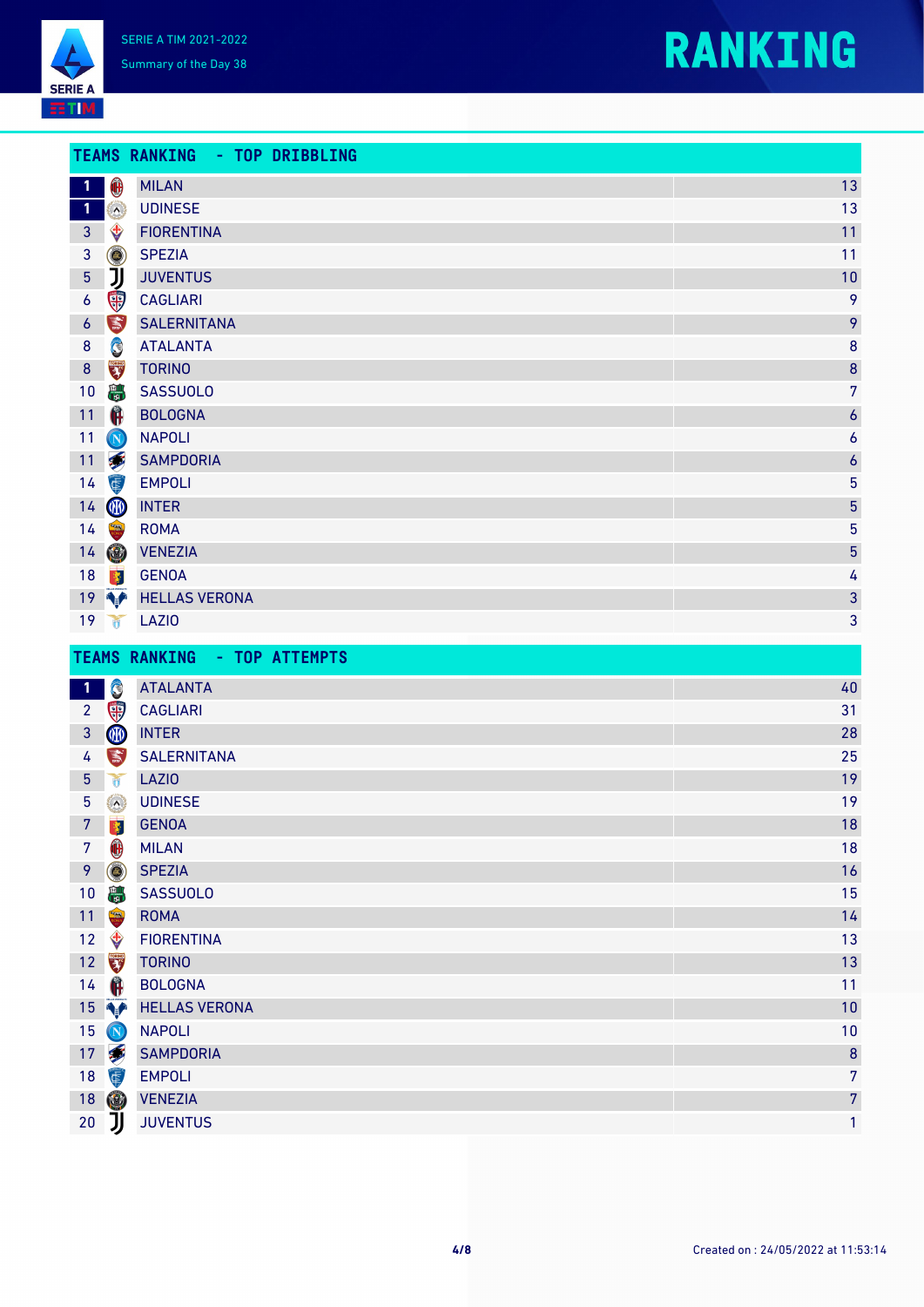



| <b>TEAMS RANKING</b> | <b>TOP BALL POSSESSION</b> |
|----------------------|----------------------------|
|----------------------|----------------------------|

| $\mathbf \Phi$   | ♦                                          | <b>FIORENTINA</b>    | 38'38 |
|------------------|--------------------------------------------|----------------------|-------|
| $\overline{2}$   | C                                          | <b>ATALANTA</b>      | 36'10 |
| $\mathbf{3}$     | W                                          | <b>INTER</b>         | 35'58 |
| 4                | $\bigcirc$                                 | <b>NAPOLI</b>        | 34'19 |
| $5\phantom{.0}$  | <b>B</b>                                   | <b>SALERNITANA</b>   | 30'04 |
| $\boldsymbol{6}$ | \$                                         | <b>CAGLIARI</b>      | 28'11 |
| $\overline{7}$   | TORING<br>Capital Corp.                    | <b>TORINO</b>        | 27'13 |
| $\bf 8$          | $\Omega$                                   | <b>UDINESE</b>       | 26'41 |
| 9                |                                            | <b>SAMPDORIA</b>     | 26'05 |
| 10               | 篇                                          | <b>SASSUOLO</b>      | 25'48 |
| 11               | 零                                          | <b>GENOA</b>         | 23'48 |
| 12               | O                                          | <b>BOLOGNA</b>       | 22'53 |
| 13               | ð                                          | <b>LAZIO</b>         | 22'35 |
| 14               | $\textcolor{red}{\textcircled{\small{1}}}$ | <b>MILAN</b>         | 22'00 |
| 15               | $\left( \frac{1}{2} \right)$               | <b>EMPOLI</b>        | 21'16 |
| 16               | O                                          | <b>VENEZIA</b>       | 21'14 |
| 17               | リ                                          | <b>JUVENTUS</b>      | 19'56 |
| 18               |                                            | <b>ROMA</b>          | 18'56 |
| 19               | <b>NA</b>                                  | <b>HELLAS VERONA</b> | 18'31 |
| $20\,$           | $\circledcirc$                             | <b>SPEZIA</b>        | 16'07 |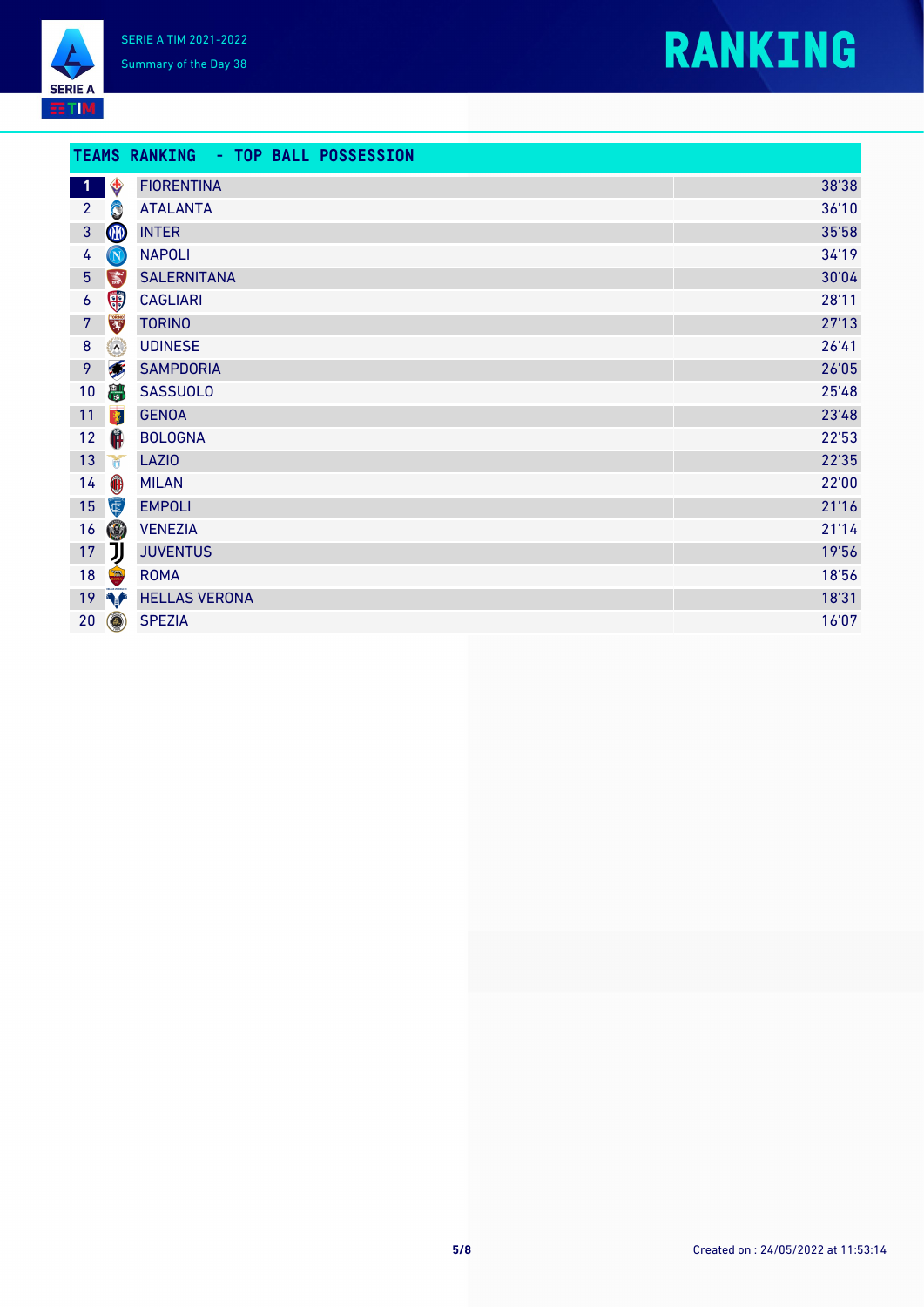

### **RANKING**

|                 | <b>TOP DISTANCE COVERED</b> |                                                                         |                  |                |
|-----------------|-----------------------------|-------------------------------------------------------------------------|------------------|----------------|
| $\mathbf{1}$    | <b>KRISTJAN ASLLANI</b>     | 停                                                                       | Centrocampista   | 12.788         |
| $\overline{2}$  | <b>SZYMON ZURKOWSKI</b>     | 电                                                                       | Centrocampista   | 12.708         |
| 3               | <b>ALES MATEJU</b>          | Ø                                                                       | <b>Difensore</b> | 11.992         |
| 4               | MARCELO BROZOVIC            | QIO                                                                     | Centrocampista   | 11.896         |
| 5               | SERGEJ MILINKOVIC-SAVIC     | Ŏ                                                                       | Centrocampista   | 11.836         |
| 6               | <b>ANDREA CARBONI</b>       | \$                                                                      | <b>Difensore</b> | 11.76          |
| 7               | <b>TOMMASO POBEGA</b>       | <b>TORIC</b>                                                            | Centrocampista   | 11.68          |
| 8               | <b>NAHITAN NANDEZ</b>       | T                                                                       | Centrocampista   | 11.644         |
| 9               | MIGUEL VELOSO               | ♦∱                                                                      | Centrocampista   | 11.503         |
| 10              | <b>SOFYAN AMRABAT</b>       | ♦                                                                       | Centrocampista   | 11.501         |
| T <sub>OP</sub> | SPRINTER [KM/H]             |                                                                         |                  |                |
| -1              | THEO HERNANDEZ              | $\textcolor{red}{\textcolor{blue}{\textbf{0}}}$                         | <b>Difensore</b> | 33.77          |
| $\overline{2}$  | <b>OLA AINA</b>             | TORINO                                                                  | <b>Difensore</b> | 33.73          |
| 3               | <b>DAVIDE ZAPPACOSTA</b>    | C                                                                       | <b>Difensore</b> | 33.63          |
| 4               | <b>SANDRO TONALI</b>        | $\textcolor{red}{\textcolor{blue}{\bm{\textcolor{blue}{0}}}}$           | Centrocampista   | 33.61          |
| 5               | ALESSANDRO ZANOLI           | $\bigcirc$                                                              | <b>Difensore</b> | 33.43          |
| 6               | <b>KEVIN LASAGNA</b>        | ▚♪                                                                      | Attaccante       | 33.38          |
| 7               | <b>RAFAEL LEAO</b>          | $\bf \bm \theta$                                                        | Attaccante       | 33.29          |
| 8               | <b>MANUEL LAZZARI</b>       | ð                                                                       | Centrocampista   | 33.28          |
| 9               | <b>DAVIDE FARAONI</b>       | <b>AP</b>                                                               | <b>Difensore</b> | 33.26          |
| 10              | NICOLAS GONZALEZ            | ♥                                                                       | Attaccante       | 33.23          |
|                 | <b>TOP ASSISTS</b>          |                                                                         |                  |                |
| $\mathbf{1}$    | <b>RAFAEL LEAO</b>          | $\textcolor{red}{\textcolor{blue}{\bm{\textcolor{blue}{\bm{\theta}}}}}$ | Attaccante       | 3              |
| $\mathbf{2}$    | <b>DARKO LAZOVIC</b>        | ▚ <mark></mark>                                                         | Centrocampista   | $\overline{2}$ |
| 3               | <b>GIACOMO BONAVENTURA</b>  | ♦                                                                       | Centrocampista   | $\mathbf{1}$   |
| 3               | <b>FELIPE ANDERSON</b>      | ð                                                                       | Attaccante       | 1              |
| 3               | <b>NEDIM BAJRAMI</b>        | Ç                                                                       | Centrocampista   | 1              |
| 3               | <b>DESTINY UDOGIE</b>       |                                                                         | <b>Difensore</b> |                |
| 3               | <b>NAHUEL MOLINA</b>        | $\Omega$                                                                | <b>Difensore</b> |                |
| 3               | HAKAN CALHANOGLU            | OLO                                                                     | Centrocampista   |                |
| 3               | NICOLO' BARELLA             | OLO                                                                     | Centrocampista   |                |
| 3               | <b>ANDREA PETAGNA</b>       | $(\mathbf{N})$                                                          | Attaccante       | 1              |
|                 | <b>TOP POSTS</b>            |                                                                         |                  |                |

| <b>REY MANAJ</b>       | $\circledcirc$ | Attaccante     |  |
|------------------------|----------------|----------------|--|
| JEREMIE BOGA           | G              | Attaccante     |  |
| <b>LAZAR SAMARDZIC</b> | $\circ$        | Centrocampista |  |
| <b>MORTEN FRENDRUP</b> |                | Centrocampista |  |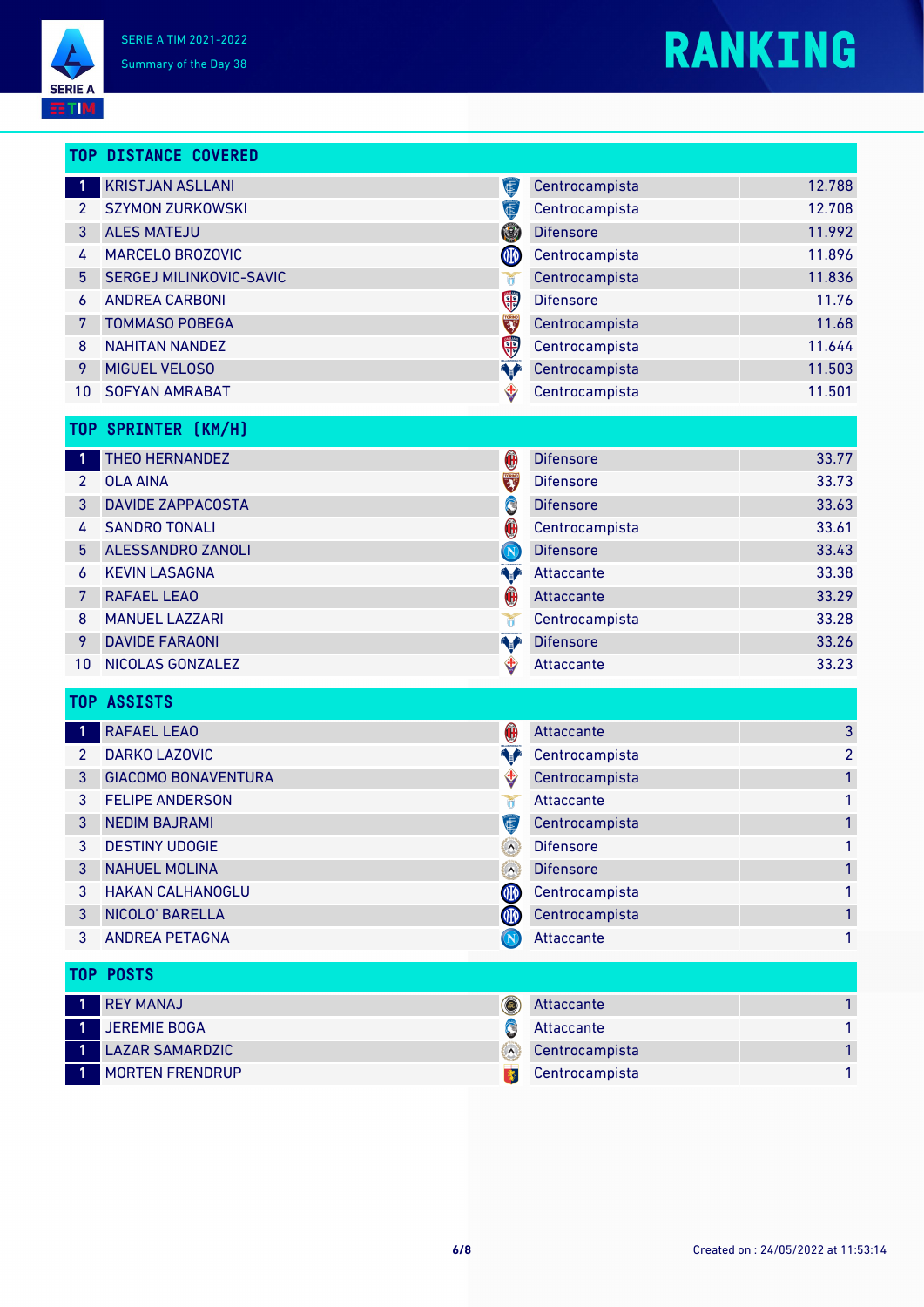**SERIE A EETIM** 



|                | TOP ATTEMPTS                |                                                 |                  |                  |
|----------------|-----------------------------|-------------------------------------------------|------------------|------------------|
| $\mathbf{1}$   | <b>DUVAN ZAPATA</b>         | C                                               | Attaccante       | 12               |
| 2              | <b>LAUTARO MARTINEZ</b>     | OLO                                             | Attaccante       | 7                |
| 3              | <b>OLIVIER GIROUD</b>       | $\textcolor{red}{\textcolor{blue}{\textbf{0}}}$ | Attaccante       | $\boldsymbol{6}$ |
| 3              | FEDERICO BONAZZOLI          | B                                               | Attaccante       | 6                |
| 3              | SERGEJ MILINKOVIC-SAVIC     | ð                                               | Centrocampista   | $\boldsymbol{6}$ |
| 3              | <b>KELVIN YEBOAH</b>        | 零                                               | Attaccante       | 6                |
|                | TOP ATTEMPTS ON TARGET      |                                                 |                  |                  |
| $\mathbf{1}$   | <b>DUVAN ZAPATA</b>         | C                                               | Attaccante       | $\boldsymbol{6}$ |
| $\overline{2}$ | <b>OLIVIER GIROUD</b>       | $\textcolor{red}{\textcolor{blue}{\textbf{0}}}$ | Attaccante       | 4                |
| $\overline{2}$ | <b>LAUTARO MARTINEZ</b>     | OIO                                             | Attaccante       | 4                |
| 4              | FEDERICO BONAZZOLI          | 高                                               | Attaccante       | 3                |
| 4              | <b>JOAQUIN CORREA</b>       | OIO                                             | Attaccante       | 3                |
|                | <b>TOP RECOVERIES</b>       |                                                 |                  |                  |
| $\mathbf{1}$   | <b>MARTEN DE ROON</b>       | C                                               | Centrocampista   | 14               |
| $\overline{2}$ | <b>JOSE' PALOMINO</b>       | C                                               | <b>Difensore</b> | 12               |
| $\overline{2}$ | <b>MARTIN HONGLA</b>        | ♦                                               | Centrocampista   | 12               |
| 4              | <b>FRANCESCO MAGNANELLI</b> | 部                                               | Centrocampista   | 11               |
| 4              | <b>IVAN RADOVANOVIC</b>     | $\sum_{mn}$                                     | Centrocampista   | 11               |
| 4              | <b>MARASH KUMBULLA</b>      | $\frac{1}{2}$                                   | <b>Difensore</b> | 11               |
|                |                             |                                                 |                  |                  |
|                | <b>TOP SAVES</b>            |                                                 |                  |                  |
| $\mathbf{1}$   | <b>DANIELE PADELLI</b>      | $\langle \bullet \rangle$                       | Portiere         | 10               |
| $\overline{2}$ | <b>GUGLIELMO VICARIO</b>    | (E)                                             | Portiere         | 9                |
| 3              | <b>EMIL AUDERO</b>          |                                                 | Portiere         | $\bf 8$          |
| 4              | <b>NIKI MAENPAA</b>         | (O)                                             | Portiere         | 7                |
| 4              | <b>ANDREA CONSIGLI</b>      | 高                                               | Portiere         | $\overline{7}$   |
| 4              | <b>VID BELEC</b>            | B)                                              | Portiere         | 7                |
|                | <b>TOP SCORING CHANCES</b>  |                                                 |                  |                  |
| -1             | <b>JEREMIE BOGA</b>         |                                                 | Attaccante       | $\bf 8$          |
| $\mathbf{2}$   | <b>DANIELE VERDE</b>        | C                                               | Attaccante       | $\overline{7}$   |
| 3              | <b>HAKAN CALHANOGLU</b>     | $\circledcirc$<br><b>OID</b>                    | Centrocampista   | $\boldsymbol{6}$ |
| 3              | <b>DUVAN ZAPATA</b>         | C                                               | Attaccante       | 6                |
| 5              | <b>TEUN KOOPMEINERS</b>     | C                                               | Centrocampista   | 5                |
| 5              | <b>RAFAEL LEAO</b>          | $\textcolor{red}{\textcolor{blue}{\textbf{0}}}$ | Attaccante       | 5                |
|                | TOP PASSES COMPLETED        |                                                 |                  |                  |
| $\mathbf{1}$   | MARCELO BROZOVIC            | QIO                                             | Centrocampista   | 126              |
| $\overline{2}$ | <b>SOFYAN AMRABAT</b>       | ♦                                               | Centrocampista   | 112              |
| 3              | <b>STANISLAV LOBOTKA</b>    | $\left( \mathbf{V}\right)$                      | Centrocampista   | 93               |
| 4              | <b>DIEGO DEMME</b>          |                                                 | Centrocampista   | 78               |